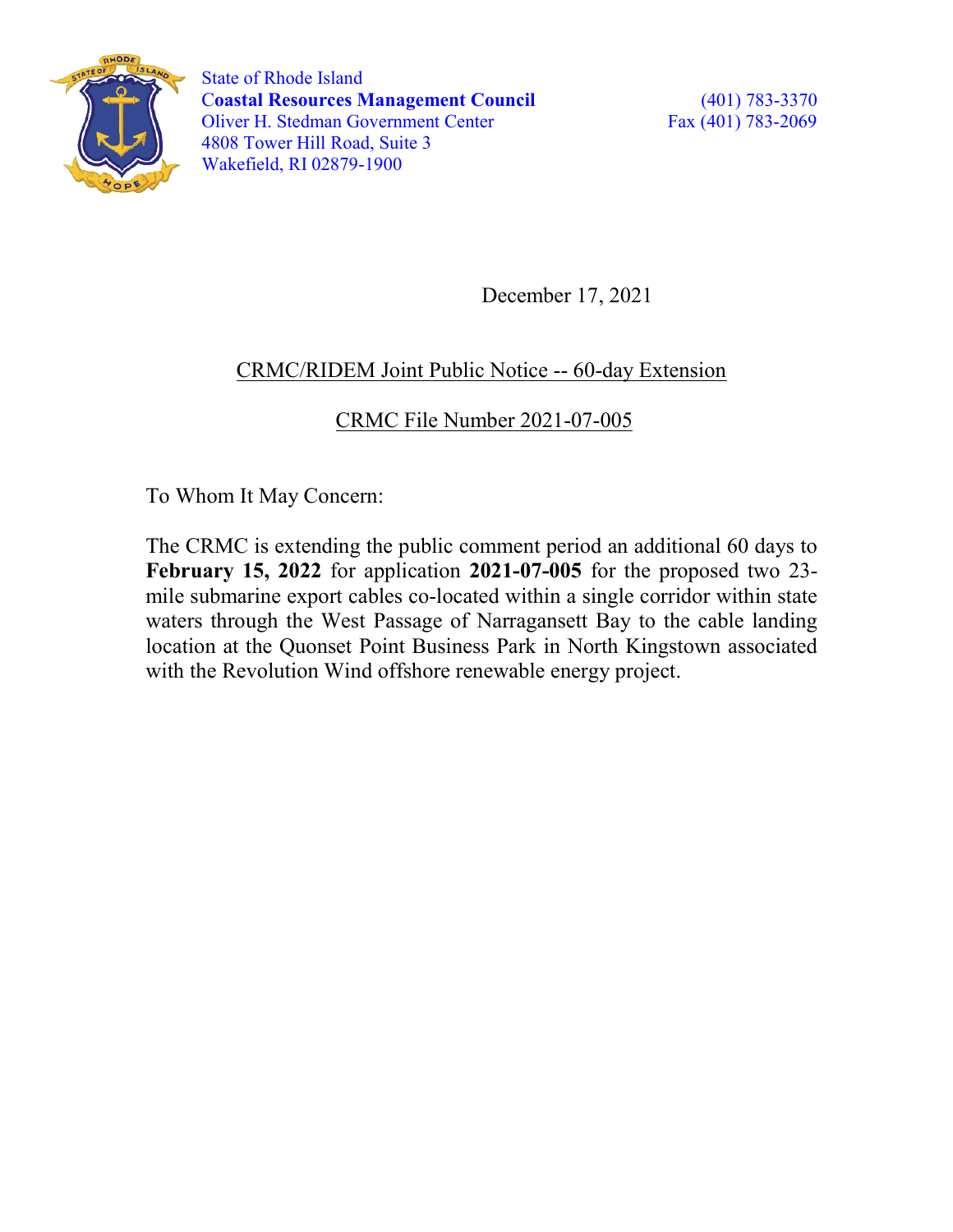



Coastal Resources Management Council Oliver Stedman Government Center 4808 Tower Hill Road; Suite 116 Wakefield, RI 02879 401-783-3370

Dept. of Environmental Management Office of Water Resources 235 Promenade Street Providence, RI 02908

Date: October 15, 2021

## 60 Day JOINT AGENCY PUBLIC NOTICE

| <b>CRMC</b> File Number:   | 2021-07-005          |
|----------------------------|----------------------|
| <b>RIDEM</b> File Numbers: | WOC 21-135, DP21-187 |

These Agencies have under consideration the application of:

## Revolution Wind, LLC 56 Exchange Terrace, Suite 300 Providence, RI 02903

for a State of Rhode Island Assent, RIDEM Water Quality Certificate and RIDEM Dredge Permit to construct and maintain: Two new 23-mile submarine export cables co-located within a single corridor within state waters through the West Passage of Narragansett Bay to the cable landing location at the Quonset Point Business Park in North Kingstown. The State Assent application also includes: preparation of a landfall work area; installation of two transition joint bays; installation and operation of an approximate 1-mile long underground onshore transmission cable; construction and operation of a new onshore substation located at Assessor's Plat 179, Lots 001 and 030; and associated underground interconnection circuits. These project components are part of the overall Revolution Wind 704 megawatt (MW) offshore wind project. The RIDEM Water Quality Certificate and RIDEM Dredge Permit pertain only to the proposed project activities within state waters.

Two submarine export cables (275 kilovolt high voltage alternating current) are proposed for the Revolution Wind project. Each cable measures approximately 23 miles in total length within state waters designated as CRMC Type 4 in Rhode Island Sound and the West Passage of Narragansett Bay (Figure 1). Revolution Wind, LLC proposes to install the cables at a target burial depth of 4 to 6 feet below the seabed using a combination of jet-plowing, mechanical plowing, and mechanical cutters as necessary, which will create a total estimated disturbance of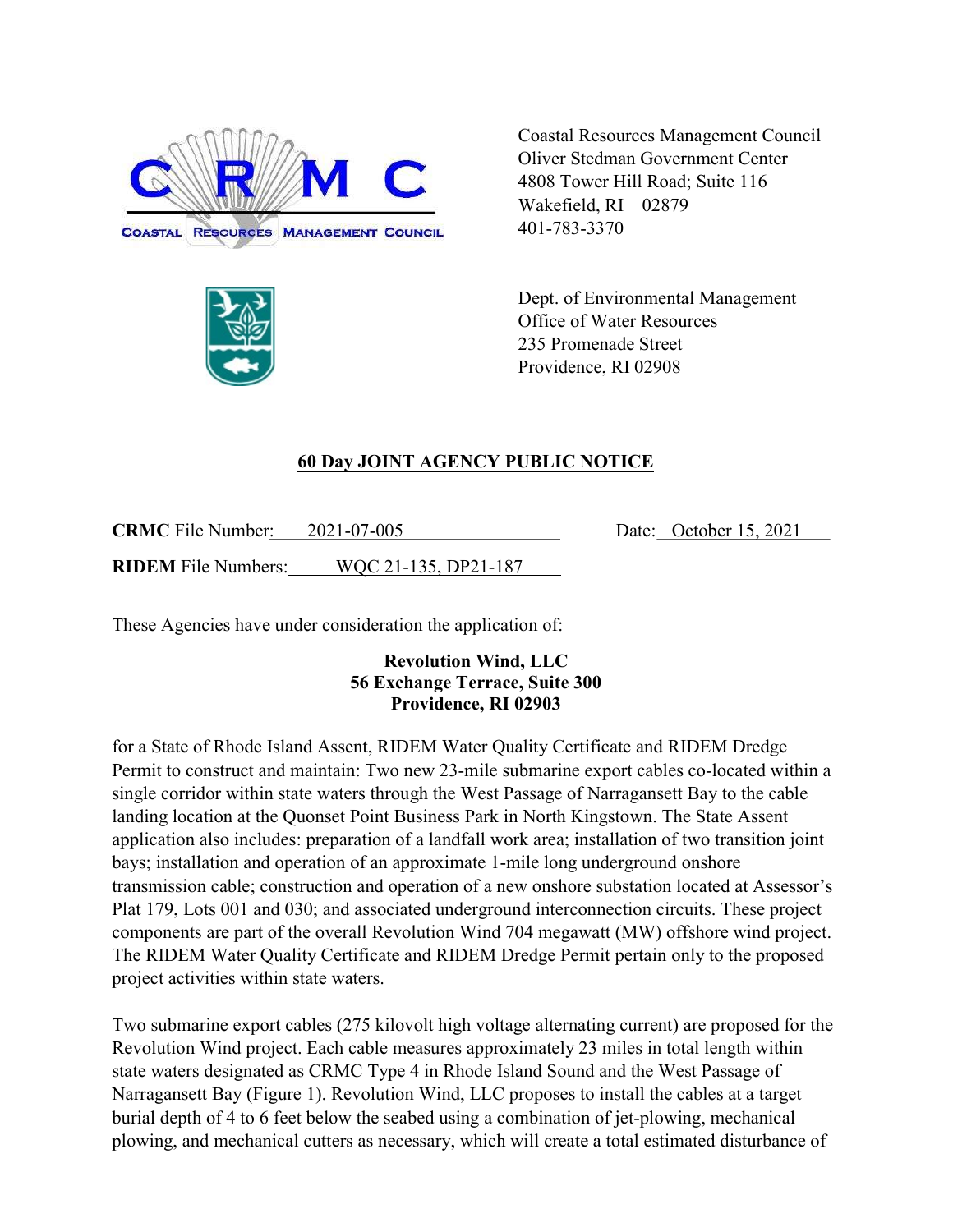730 acres within state waters. Cable protection in the form of rock bags, concrete mattresses, fronded mattresses, and/or rock berms will be used where the target burial depth cannot be achieved. Cable protection will also be necessary for any crossing of existing cables or pipelines, and it is estimated that 10 percent of the cable route may require some form of cable protection. Any proposed cable protection necessary to protect segments of the export cable or existing utilities is considered the placement of fill in state waters (CRMC Type 4 waters). In addition to the CRMC Assent, the activities associated with the export cable installation within state waters also require a State of Rhode Island Dredge Permit in accordance with the Marina Infrastructure Maintenance Act of 1996 and the Marine Waterways and Boating Facilities Act of 2001, R.I. General Laws Chapter 46-6.1 and a State of Rhode Island Water Quality Certification in accordance with Chapter 42-35 pursuant to Chapters 46-12 and 42-17.1 of the R.I. General Laws, as amended. RIDEM will be responsible for issuing the State Dredge Permit and Water Quality Certification.



Figure 1: Proposed export cable route in State waters

The export cables will make landfall at the Quonset Business Park in North Kingstown on Assessor's Plat 185, Lots 001, 004 and 008 via horizontal directional drilling (HDD) from two temporary exit pits approximately 800 feet offshore (Figure 2). The two temporary HDD offshore exit pits are estimated to be 110 feet in length and 30 feet in width. The estimated soil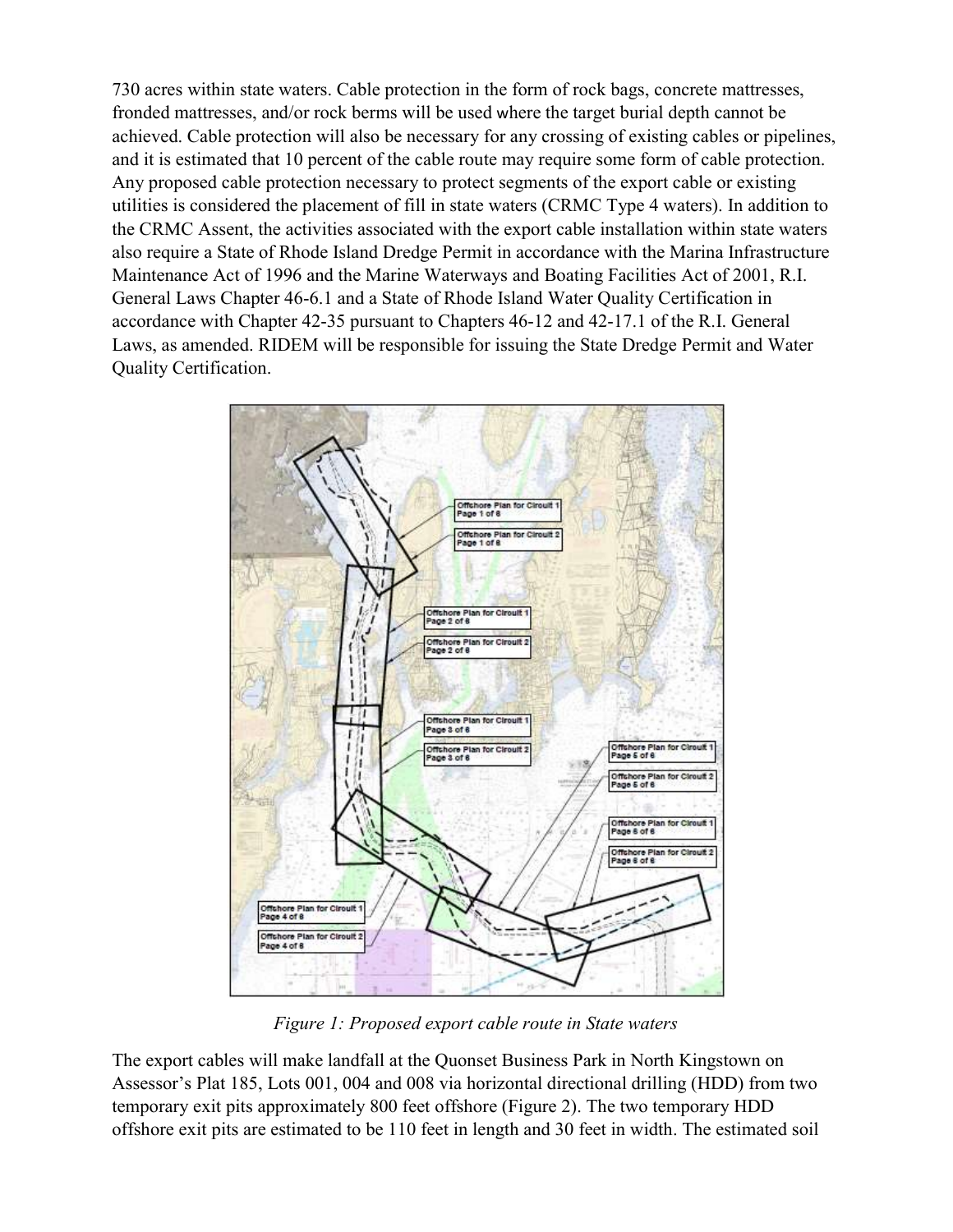volume to be excavated for the proposed offshore exit pits is approximately 4,352 cubic yards, and all excavated material will be loaded onto a support barge for reuse in filling the exit pits and no side casting of excavated material will occur. These activities will require both a State Water Quality Certification and Dredging Permit from the RI Department of Environmental Management. The RIDEM Water Quality Certification file is WQC 21-135 and the RIDEM Dredge Permit file is DP 21-187.



Figure 2: Proposed export cable landing area

Preparation of the landfall area will consist of the construction of two transition joint bays that will receive the offshore cables. Following completion of the cable installation the landfall area on Assessor's Plat 185, Lot 001 will be converted into a parking lot. The onshore transmission cable will be installed along Burlingham Avenue, Circuit Drive and Camp Avenue to a connection with the proposed new onshore substation (OSS) located on Assessor's Plat 179, Lots 001 and 030 (Figures 3 and 4). The OSS has an operational footprint of approximately 4 acres and its proposed construction is considered a regulated activity pursuant to Rule § 2.5 under the CRMC Rules and Regulations Governing the Protection and Management of Freshwater Wetlands in the Vicinity of the Coast (650-RICR-20-00-2). As part of its Assent application with the CRMC Revolution Wind, LLC has also filed an Application to Alter Freshwater Wetlands in the Vicinity of the Coast for the proposed construction of the OSS. The proposed activity will permanently alter approximately 0.11 acres of perimeter wetland (area of land within 50-feet) and approximately 0.35 acres of perimeter wetland will be cleared of trees to create a safe zone around the OSS security fence and will be replanted in native warm season grasses, wildflowers, and shrubs with mature heights under 15 feet.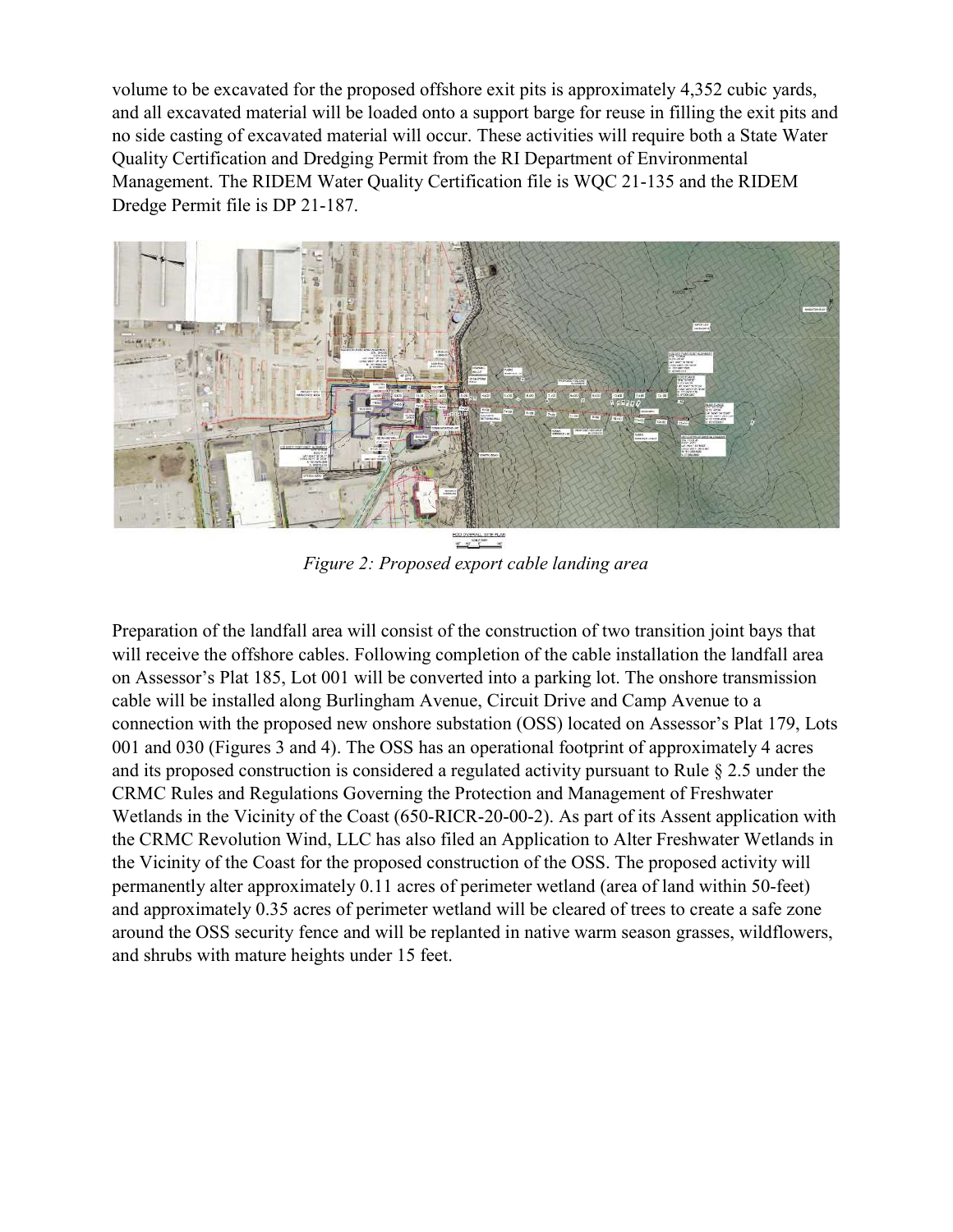

Figure 3: Proposed landside cable route to the onshore substation



Figure 4: Proposed onshore substation

Plans of the proposed work may be seen at CRMC offices in Wakefield. Please call CRMC at (401) 783-3370 to make an appointment. Plans may also be viewed online at CRMC website: http://www.crmc.ri.gov/windenergy/revolution.html